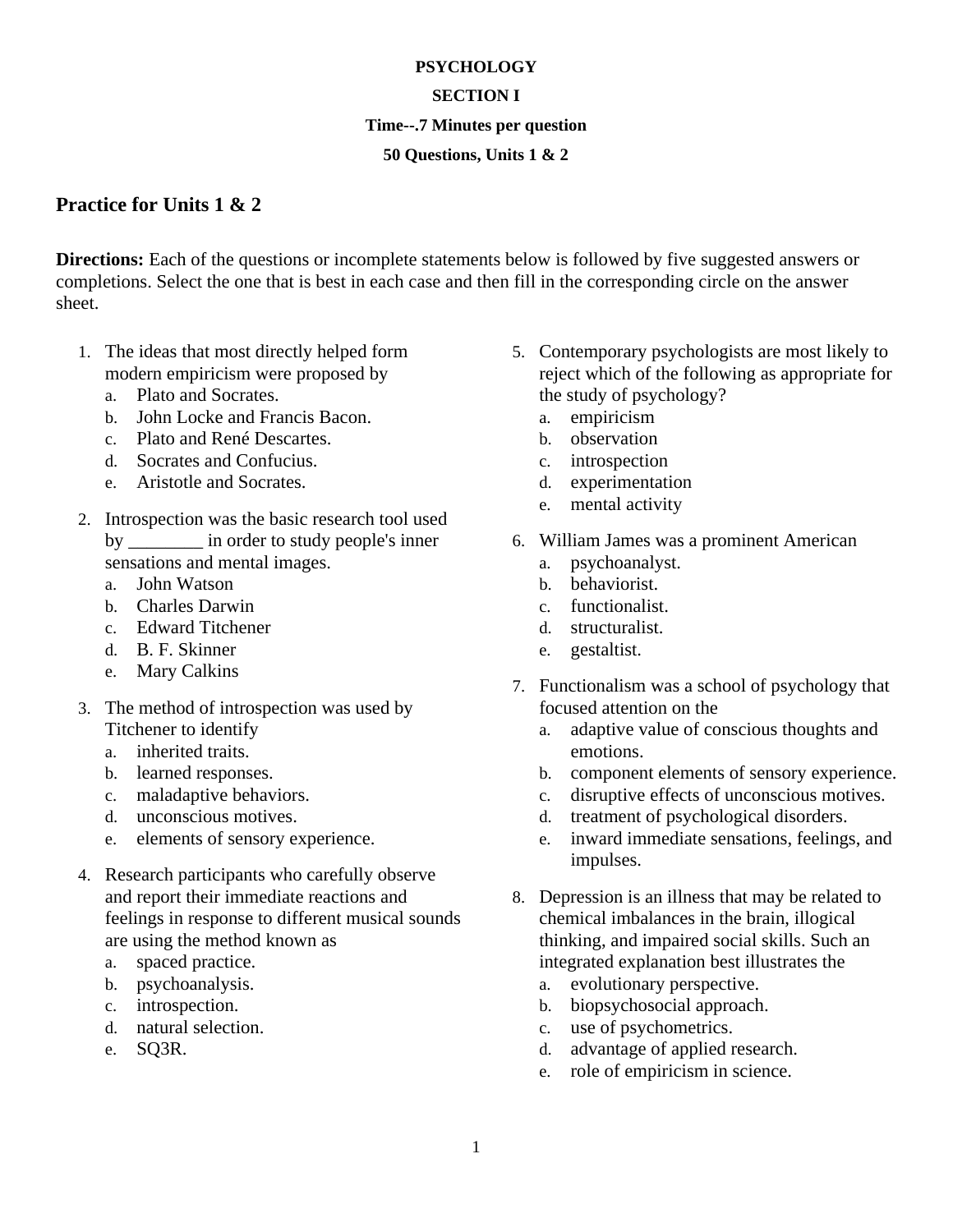- 9. Which perspective is most directly concerned with how the physical properties of the brain influence behaviors and mental states?
	- a. cognitive
	- b. social-cultural
	- c. psychodynamic
	- d. behavioral
	- e. biological
- 10. The behavioral perspective is most likely to emphasize the importance of
	- a. cognition.
	- b. observable responses.
	- c. introspection.
	- d. natural selection.
	- e. self-esteem.
- 11. Which perspective is most concerned with the unique ways in which individuals interpret their own life experiences?
	- a. behavioral
	- b. cognitive
	- c. biological
	- d. evolutionary
	- e. psychodynamic
- 12. Which perspective would focus on the extent to which different styles of parenting are encouraged among various ethnic communities?
	- a. evolutionary
	- b. cognitive
	- c. psychodynamic
	- d. social-cultural
	- e. biological
- 13. Which perspective would suggest that the facial expressions associated with the emotions of lust and rage are inherited?
	- a. cognitive
	- b. behavioral
	- c. evolutionary
	- d. social-cultural
	- e. psychodynamic
- 14. A theoretical perspective in psychology can be like a two-dimensional view of a three-dimensional object because each perspective is
	- a. limited in its scope.
	- b. likely to contradict other perspectives.
	- c. based on assumptions shared by other perspectives.
	- d. of little value for applied research.
	- e. impossible to test scientifically.
- 15. Dr. Veenstra conducts basic research on the impact of racial prejudice on behavior. Dr. Veenstra is most likely a(n) \_\_\_\_\_\_\_\_ psychologist.
	- a. developmental
	- b. clinical
	- c. social
	- d. biological
	- e. industrial-organizational
- 16. Our tendency to believe we know more than we do illustrates
	- a. naturalistic observation.
	- b. illusory correlation.
	- c. overconfidence.
	- d. the standard deviation.
	- e. placebo.
- 17. What is the advantage of researchers using an empirical approach in evaluating the accuracy of eyewitness testimony?
	- a. Researchers would experience greater overconfidence in their findings.
	- b. Such an approach allows researchers to set aside their critical thinking and explore their intuition.
	- c. Under controlled conditions, researchers collect evidence that may justify a cause-effect conclusion.
	- d. The empirical approach fosters conditions necessary for hindsight bias to occur.
	- e. Researchers may greatly overestimate eyewitness recollections when using the empirical approach.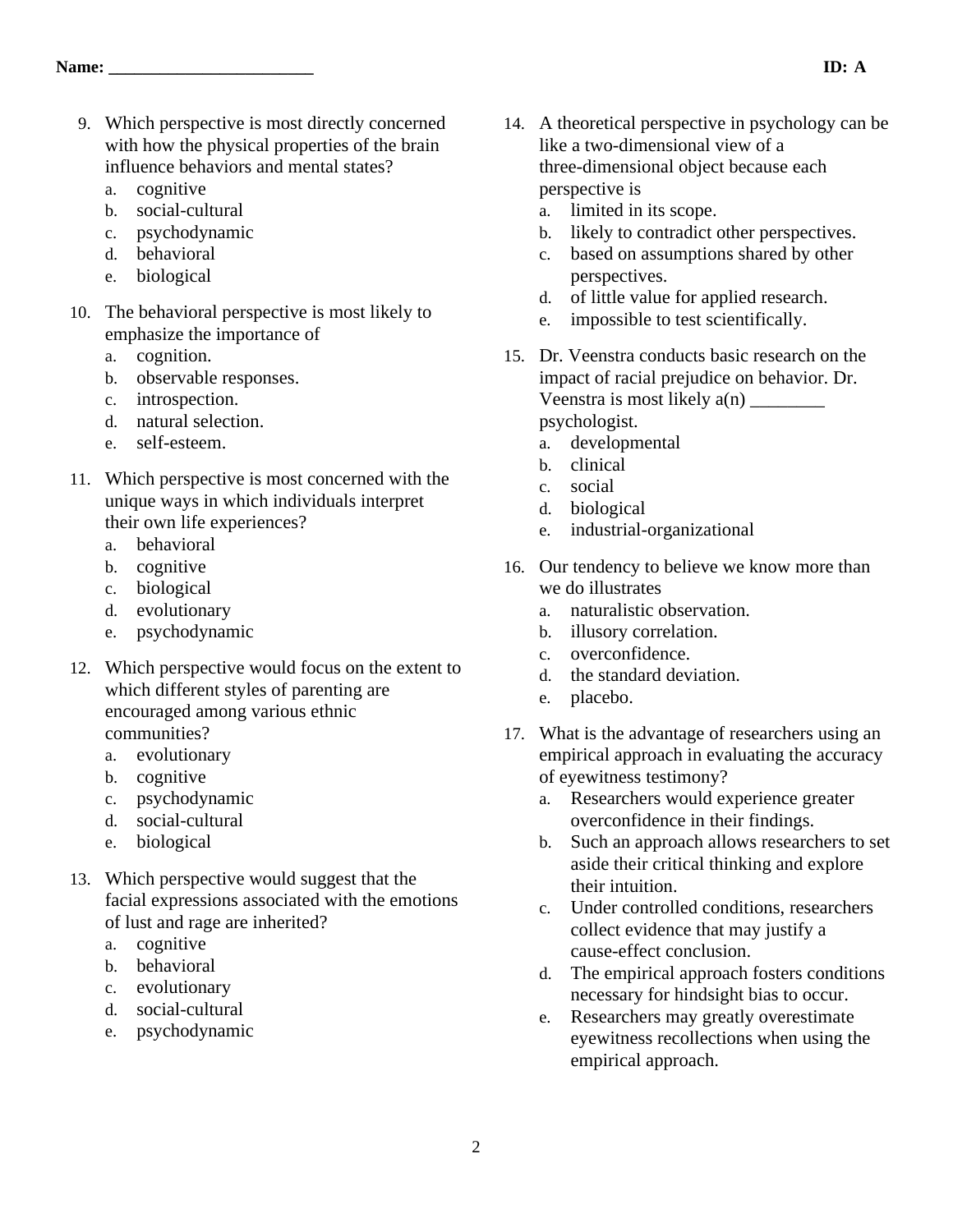- 18. Which two questions exemplify the scientific attitude?
	- a. What do you mean? How do you know?
	- b. Who believes you? What are their qualifications?
	- c. How common is this answer? How many people agree?
	- d. Is this an established truth? How long has it been considered fact?
	- e. Which truths does this agree with? Which truths does it contradict?
- 19. When you question whether anecdotal evidence can be generalized to all people, you are applying
	- a. overconfidence.
	- b. the placebo effect.
	- c. the hindsight bias.
	- d. random assignment.
	- e. critical thinking.
- 20. To examine assumptions, discern hidden values, evaluate evidence, and assess conclusions is to engage in
	- a. naturalistic observation.
	- b. critical thinking.
	- c. generating hypotheses.
	- d. creating operational definitions.
	- e. experimentation.
- 21. According to Professor Fayad, we like people who like us because their affection for us boosts our own self-esteem. His idea is an example of
	- a. naturalistic observation.
	- b. illusory correlation.
	- c. hindsight bias.
	- d. replication.
	- e. a theory.
- 22. What do scientists call an explanation that organizes observations and predicts future behaviors or events?
	- a. hypothesis
	- b. theory
	- c. critical thinking
	- d. operational definition
	- e. replication
- 23. Hypotheses are best described as
	- a. assumptions.
	- b. replications.
	- c. explanations.
	- d. confirmations.
	- e. predictions.
- 24. The process of replication is most likely to be facilitated by
	- a. the hindsight bias.
	- b. overconfidence.
	- c. illusory correlation.
	- d. operational definitions.
	- e. the placebo effect.
- 25. Which research method is typically used to examine one participant in depth, usually because the individual's situation/behavior is rare or unusual?
	- a. survey
	- b. correlation
	- c. experiment
	- d. case study
	- e. scientific method
- 26. The biggest danger of relying on case-study evidence is that it
	- a. is based on naturalistic observation.
	- b. may be unrepresentative of what is generally true.
	- c. overestimates the importance of operational definitions.
	- d. leads us to underestimate the causal relationships between events.
	- e. relies mostly on correlational rather than causational evidence.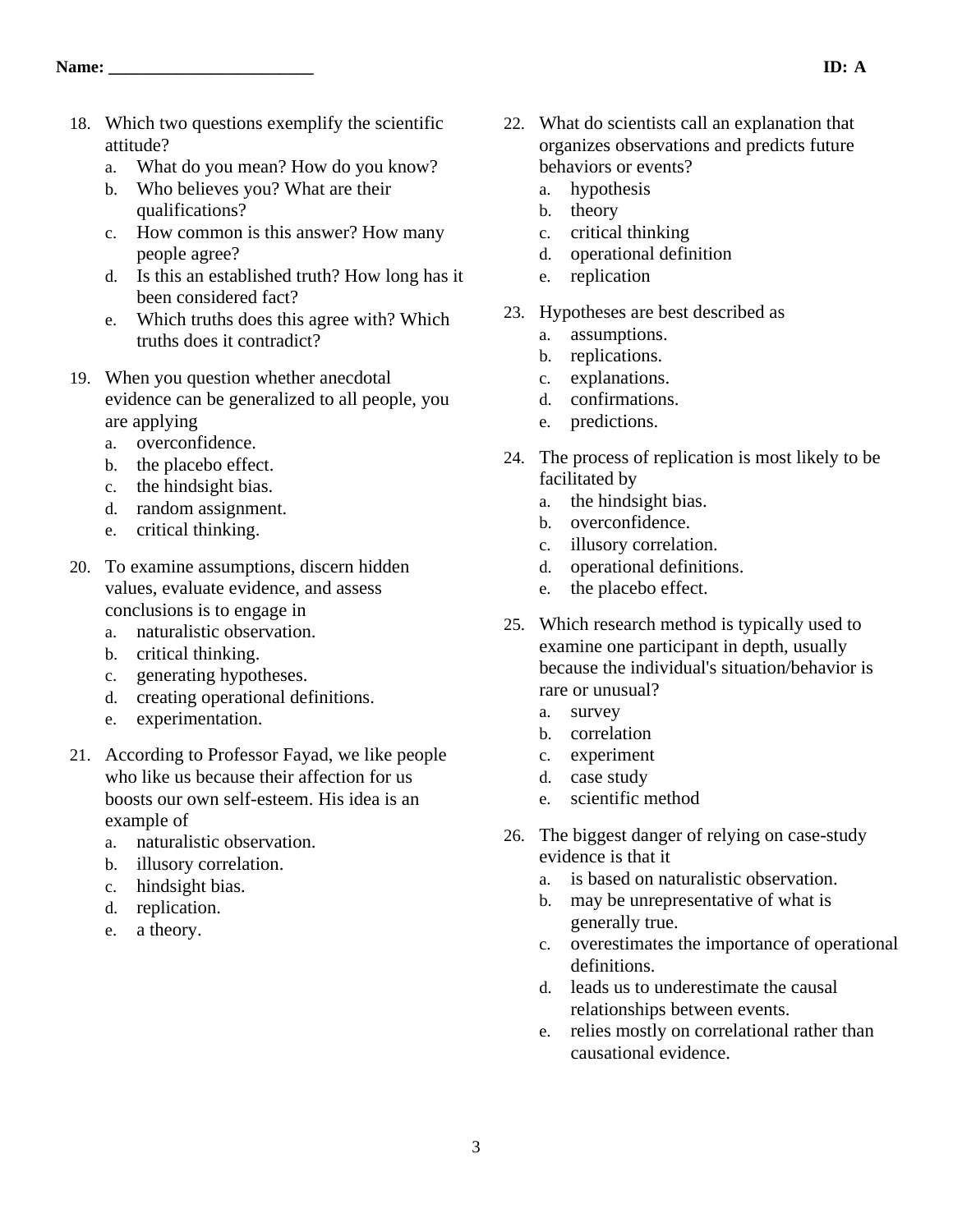- 27. To compare the pace of life in different countries, investigators measured the speed with which postal clerks completed a simple request. This best illustrates the use of a research method known as
	- a. the case study.
	- b. naturalistic observation.
	- c. random assignment.
	- d. the double-blind procedure.
	- e. the survey.
- 28. A researcher interested in investigating the attitudes or opinions of a large sample of people is most likely to use which research method?
	- a. survey
	- b. correlation
	- c. experiment
	- d. case study
	- e. naturalistic observation
- 29. George was worried about his bakery's new cupcakes after two customers disliked them on the first day, but when he surveyed his customers over the next week, more than 90% of the customers said they loved them. By giving too much weight to those two customers before the survey, George almost committed an error known as
	- a. a sampling bias.
	- b. wording effects.
	- c. a replication error.
	- d. confusing correlation with causation.
	- e. not following ethical guidelines.
- 30. A correlation coefficient is a measure of the
	- a. difference between the highest and lowest scores in a distribution.
	- b. average squared deviation of scores from a sample mean.
	- c. direction and strength of the relationship between two variables.
	- d. statistical significance of a difference between two sample means.
	- e. frequency of scores at each level of some measure.
- 31. Which of the following correlations between self-esteem and body weight would enable you to most accurately predict body weight from knowledge of level of self-esteem?
	- a.  $+0.60$
	- b.  $+0.01$
	- c.  $-0.10$
	- d.  $-0.06$
	- e. 0.00
- 32. Which of the following correlations between annual income and education level would best enable you to predict annual income on the basis of level of education?
	- a.  $+0.05$
	- b.  $-0.01$
	- c.  $+0.10$
	- d.  $+0.50$
	- e.  $-0.001$

33.

| Study hours    | Test grades |
|----------------|-------------|
|                | 75          |
| 5              | 85          |
| 3              | 70          |
| 6              | 70          |
| 7              | 75          |
|                | 45          |
| $\overline{2}$ | 60          |
|                | 90          |
|                | 35          |
|                | 100         |

Based on the information provided in the chart above, which scatterplot best represents the relationship between study hours and test grades. (In the scatterplots below, the x-axis is hours of study and the y-axis is test grades.)

- a. 1
- b. 2 c. 3
	-
- d. 4
- e. 5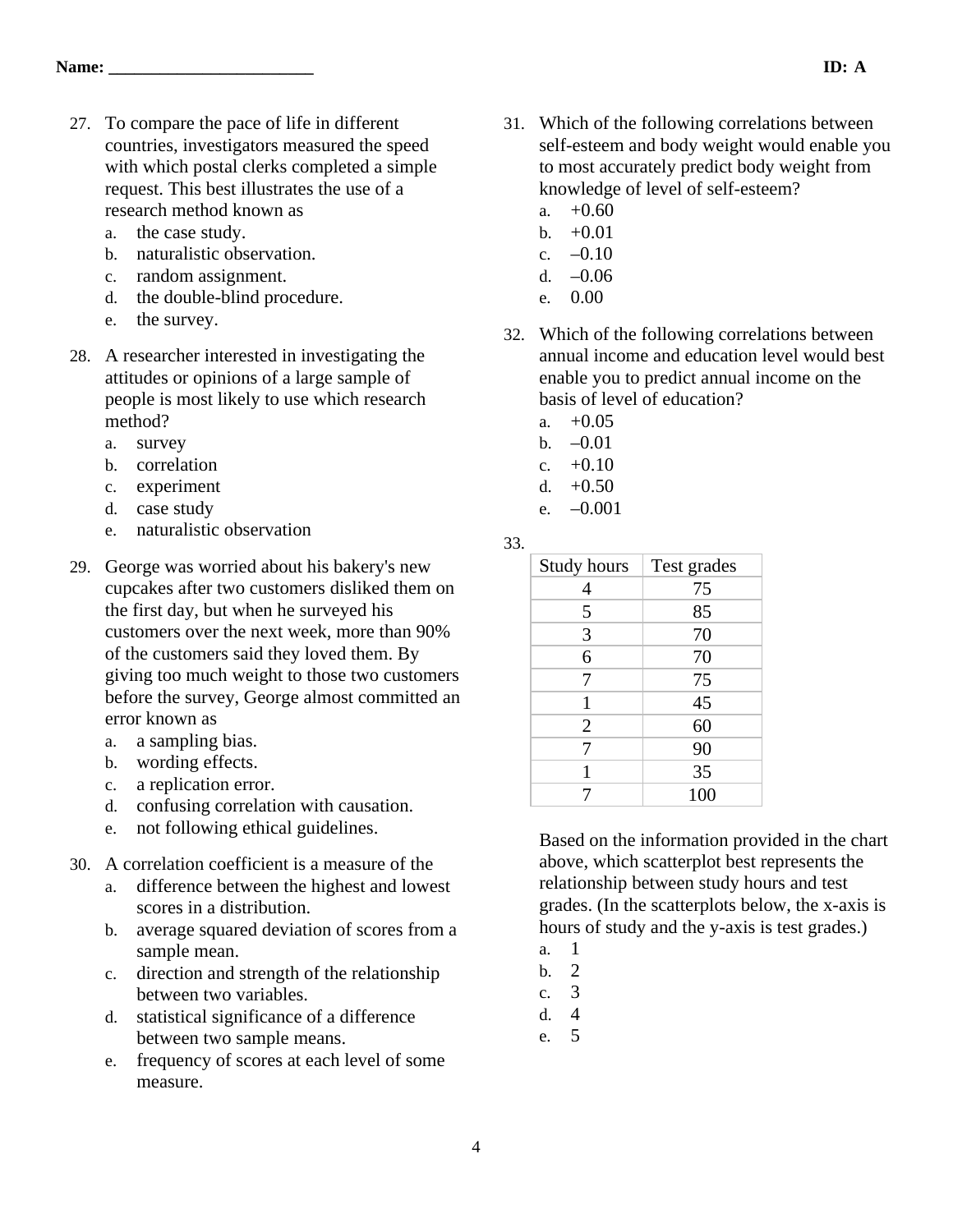- 34. An extensive survey revealed that children with relatively high self-esteem tend to picture God as kind and loving, whereas those with lower self-esteem tend to perceive God as angry. The researchers concluded that the children's self-esteem had apparently influenced their views of God. This conclusion best illustrates the danger of
	- a. perceiving order in random events.
	- b. generalizing from extreme examples.
	- c. randomly sampling children's views.
	- d. exaggerating the extent to which others share our beliefs.
	- e. assuming that correlation proves causation.
- 35. In a test of the effects of sleep deprivation on problem-solving skills, research participants are allowed to sleep either 4 or 8 hours on each of three consecutive nights. This research is an example of
	- a. naturalistic observation.
	- b. survey research.
	- c. a case study.
	- d. an experiment.
	- e. a correlational study.
- 36. To assess the effect of televised violence on aggression, researchers plan to expose one group of children to violent movie scenes and another group to nonviolent scenes. To reduce the chance that the children in one group have more aggressive personalities than those in the other group, the researchers should make use of
	- a. random assignment.
	- b. the double-blind procedure.
	- c. naturalistic observations.
	- d. operational definitions.
	- e. replication.
- 37. Abdul has volunteered to participate in an experiment evaluating the effectiveness of aspirin. Neither he nor the experimenters know whether the pills he takes during the experiment contain aspirin or are merely placebos. The investigators are apparently making use of
	- a. naturalistic observation.
	- b. illusory correlation.
	- c. the double-blind procedure.
	- d. random sampling.
	- e. the overconfidence effect.
- 38. Which of the following is true for those assigned to the experimental group in an experiment?
	- a. The experimenter exerts the greatest influence on participants' behavior.
	- b. The research participants are exposed to all the different hypotheses.
	- c. The experimental group receives the experimental treatment
	- d. The experimental group does not receive the experimental treatment
	- e. The operational definition is not applied to their variables.
- 39. What technique do researchers use to reduce the impact of confounding variables?
	- a. hindsight bias
	- b. naturalistic observation
	- c. scatterplots
	- d. random assignment
	- e. measures of central tendency
- 40. Six different high school students spent \$10, \$13, \$2, \$12, \$13, and \$4, respectively, on entertainment. The mode of this group's entertainment expenditures is
	- a. \$9.
	- b. \$10.
	- c. \$11.
	- d. \$12.
	- e. \$13.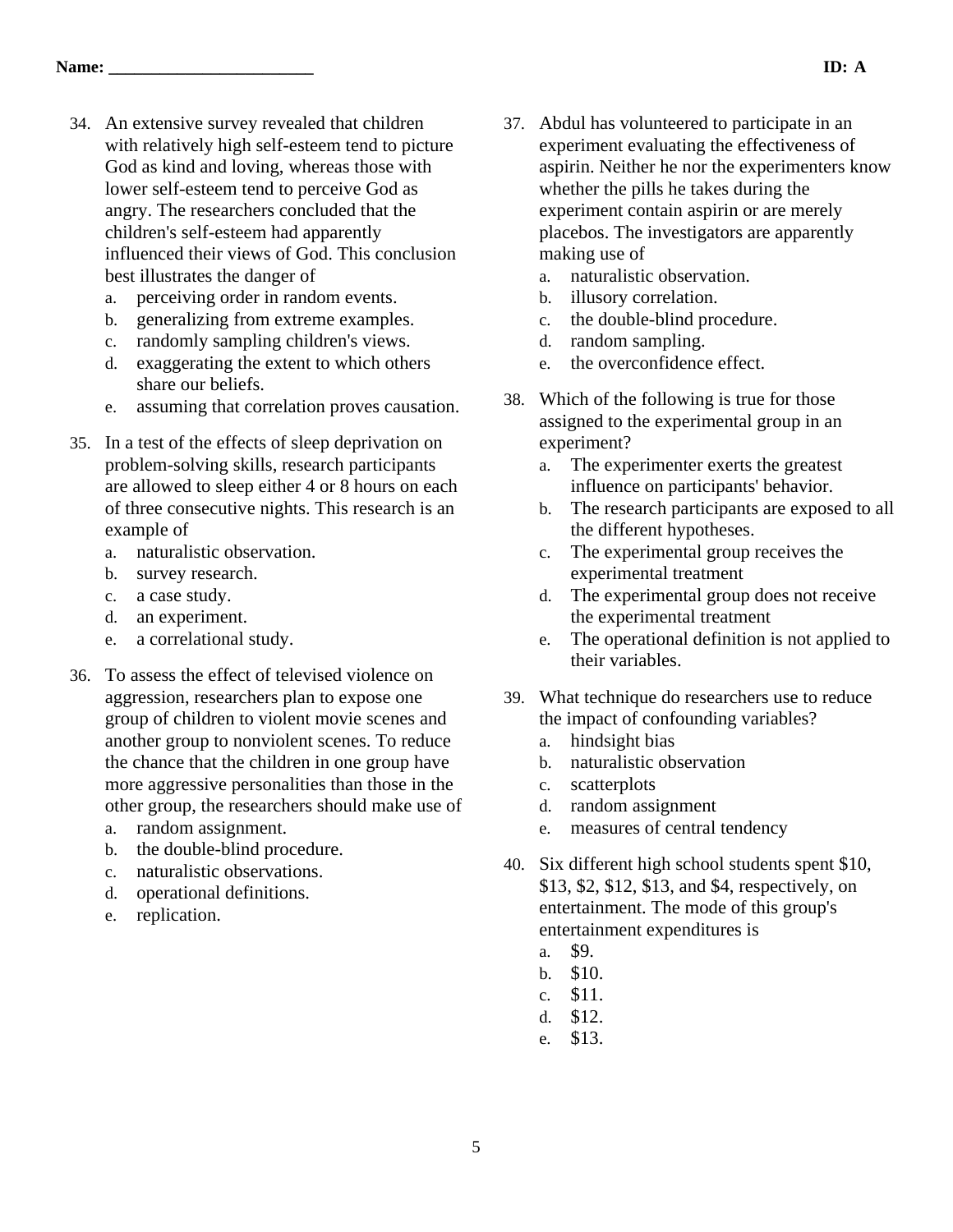- 41. Why would the median, rather than the mean, be the appropriate measure of central tendency in determining housing values in a particular community?
	- a. The median is useful for measuring how much values deviate from one another.
	- b. The median is minimally affected by extreme scores.
	- c. The median is best used to sort values into groups.
	- d. The median allows you to examine the gap between the lowest and highest value.
	- e. The median allows you to generalize from representative samples to the general population.
- 42. Which measure of central tendency would a baseball manager be most likely to rely on in picking a pinch hitter in a tie game?
	- a. median
	- b. mode
	- c. range
	- d. mean
	- e. standard deviation
- 43. Which measure of variation is most affected by extreme scores?
	- a. mean
	- b. mode
	- c. standard deviation
	- d. range
	- e. median
- 44. If a result is statistically significant, this means that the
	- a. results of the test are positively correlated with another factor.
	- b. participants received scores above the 50 percentile.
	- c. results of the research have practical significance.
	- d. scores were 1 standard deviation from the mean.
	- e. there is less than a 5 percent likelihood that the results occurred by chance.
- 45. Which of the following are considered to be limitations of psychological experiments conducted in laboratory environments?
	- a. Laboratory experiments allow researchers to have control over variables.
	- b. Experiments conducted in laboratories allow researchers to make causal inferences.
	- c. It's difficult to accurately measure the research variables.
	- d. Laboratories are artificial environments, so behavior might not apply to the real world.
	- e. Researchers tend to ignore ethical considerations in the pursuit of proving their hypotheses.
- 46. A hypothesis is a(n)
	- a. observable relationship between specific independent and dependent variables.
	- b. testable prediction that gives direction to research.
	- c. set of principles that organizes observations and explains newly discovered facts.
	- d. unprovable assumption about the unobservable processes that underlie psychological functioning.
	- e. statement of procedures used to define research variables.
- 47. In which research method do we study one exceptional individual in depth and try to carefully draw conclusions about others based on the evidence?
	- a. naturalistic observation
	- b. experimentation
	- c. hindsight bias
	- d. case study
	- e. random sampling
- 48. Random sampling is to \_\_\_\_\_\_\_\_ as random assignment is to
	- a. correlational studies; case studies
	- b. surveys; experiments
	- c. illusory correlation; control group
	- d. replication; correlation
	- e. description; prediction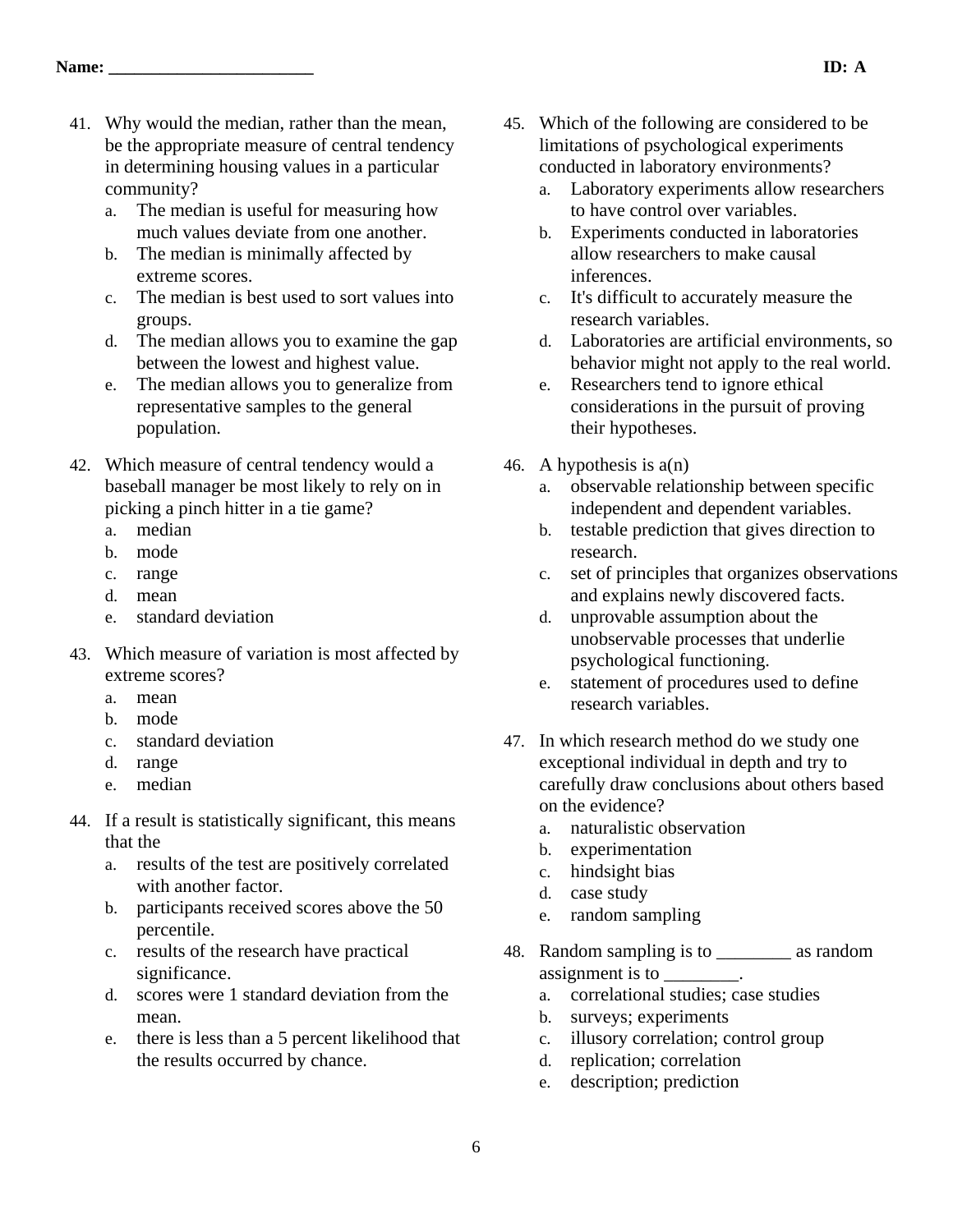- 49. Evelyn wants to know how consistent her bowling scores have been during the past season. Which of the following measures would be most relevant to this specific concern?
	- a. mean
	- b. median
	- c. scatterplot
	- d. standard deviation
	- e. correlation coefficient
- 50. Which makes finding statistical significance more likely?
	- a. random sampling
	- b. skewed distributions
	- c. small sample size
	- d. large sample size
	- e. operational definitions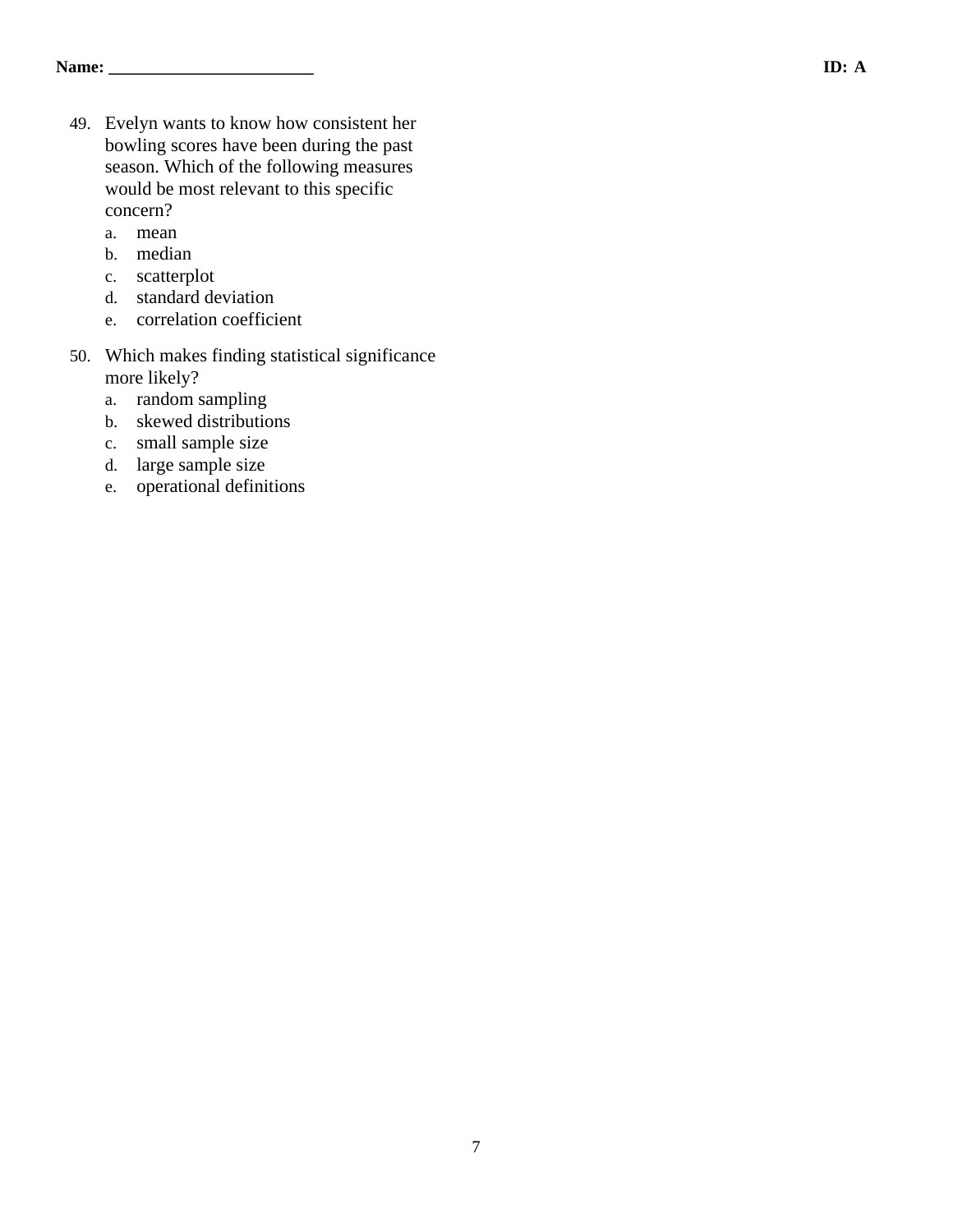# **Practice for Units 1 & 2 Answer Section**

# **MULTIPLE CHOICE**

|     | 1. ANS: B  | PTS: $1$<br>DIF:                                | Medium                      | OBJ: Unit $I \mid 1-1$      |
|-----|------------|-------------------------------------------------|-----------------------------|-----------------------------|
|     |            | TOP: Psychology's roots                         | SKL: Conceptual             |                             |
| 2.  | ANS: C     | PTS: $1$<br>DIF:                                | Medium                      | OBJ: Unit I   1-2           |
|     |            | TOP: Thinking about the mind's structure        |                             | SKL: Factual/Definitional   |
| 3.  | ANS: E     | <b>PTS: 1</b>                                   | DIF: Medium                 | OBJ: Unit I   1-2           |
|     |            | TOP: Thinking about the mind's structure        |                             | SKL: Factual/Definitional   |
| 4.  | ANS: C     | PTS: $1$<br>DIF:                                | Medium                      | OBJ: Unit I   1-2           |
|     |            | TOP: Thinking about the mind's structure        |                             | SKL: Conceptual/Application |
| 5.  | ANS: C     | PTS: $1$                                        | DIF: Medium                 | OBJ: Unit I   1-2           |
|     |            | TOP: Thinking about the mind's structure        |                             | SKL: Conceptual/Application |
|     | 6. ANS: C  | <b>PTS:</b> 1                                   | DIF: Easy                   | OBJ: Unit I   1-2           |
|     |            | TOP: Thinking about the mind's functions        |                             | SKL: Factual/Definitional   |
| 7.  | ANS: A     | PTS: $1$<br>DIF:                                | Medium                      | OBJ: Unit I   1-2           |
|     |            | TOP: Thinking about the mind's functions        |                             | SKL: Factual/Definitional   |
| 8.  | ANS: B     | PTS: 1<br>DIF:                                  | Medium                      | OBJ: Unit I   2-2           |
|     |            | TOP: Psychology's three main levels of analysis |                             | SKL: Conceptual/Application |
| 9.  | ANS: E     | <b>PTS: 1</b><br>DIF:                           | Easy                        | OBJ: Unit I   2-2           |
|     |            | TOP: Psychology's three main levels of analysis |                             | SKL: Factual/Definitional   |
|     | 10. ANS: B | PTS: $1$<br>DIF:                                | Medium                      | OBJ: Unit I   2-2           |
|     |            | TOP: Psychology's three main levels of analysis |                             | SKL: Factual/Definitional   |
| 11. | ANS: B     | <b>PTS:</b> 1<br>DIF:                           | Medium                      | OBJ: Unit I   2-2           |
|     |            | TOP: Psychology's three main levels of analysis |                             | SKL: Factual/Definitional   |
|     | 12. ANS: D | <b>PTS: 1</b><br>DIF:                           | Easy                        | OBJ: Unit I   2-2           |
|     |            | TOP: Psychology's three main levels of analysis |                             | SKL: Conceptual             |
| 13. | ANS: C     | PTS: $1$<br>DIF:                                | Medium                      | OBJ: Unit I   2-2           |
|     |            | TOP: Psychology's three main levels of analysis |                             | SKL: Conceptual             |
|     | 14. ANS: A | <b>PTS: 1</b><br>DIF:                           | Medium                      | OBJ: Unit I   2-2           |
|     |            | TOP: Psychology's three main levels of analysis |                             | SKL: Factual/Definitional   |
| 15. | ANS: C     | PTS: $1$<br>DIF:                                | Medium                      | OBJ: Unit I   2-3           |
|     |            | TOP: Psychology's subfields<br>SKL:             | Conceptual/Application      |                             |
|     | 16. ANS: C | <b>PTS:</b> 1<br>DIF:                           | Easy OBJ: Unit II   4-1     |                             |
|     |            | TOP: Overconfidence                             | SKL: Factual/Definitional   |                             |
| 17. |            | ANS: C PTS: 1<br>DIF:                           | Medium OBJ: Unit II   $4-2$ |                             |
|     |            | TOP: The scientific attitude                    | SKL: Conceptual/Application |                             |
|     | 18. ANS: A | PTS: $1$                                        | DIF: Medium                 | OBJ: Unit II   4-2          |
|     |            | TOP: The scientific attitude                    | SKL: Conceptual             |                             |
|     | 19. ANS: E | PTS: $1$<br>DIF:                                | Medium                      | OBJ: Unit II   $4-2$        |
|     |            | TOP: Critical thinking<br>SKL:                  | Conceptual                  |                             |
| 20. | ANS: B     | PTS: 1<br>DIF:                                  | Easy                        | OBJ: Unit II   4-2          |
|     |            | TOP: Critical thinking<br>SKL:                  | Factual/Definitional        |                             |
| 21. | ANS: E     | PTS: 1<br>DIF:                                  | Medium                      | OBJ: Unit II   $5-1$        |
|     |            | TOP: The scientific method                      | SKL: Conceptual/Application |                             |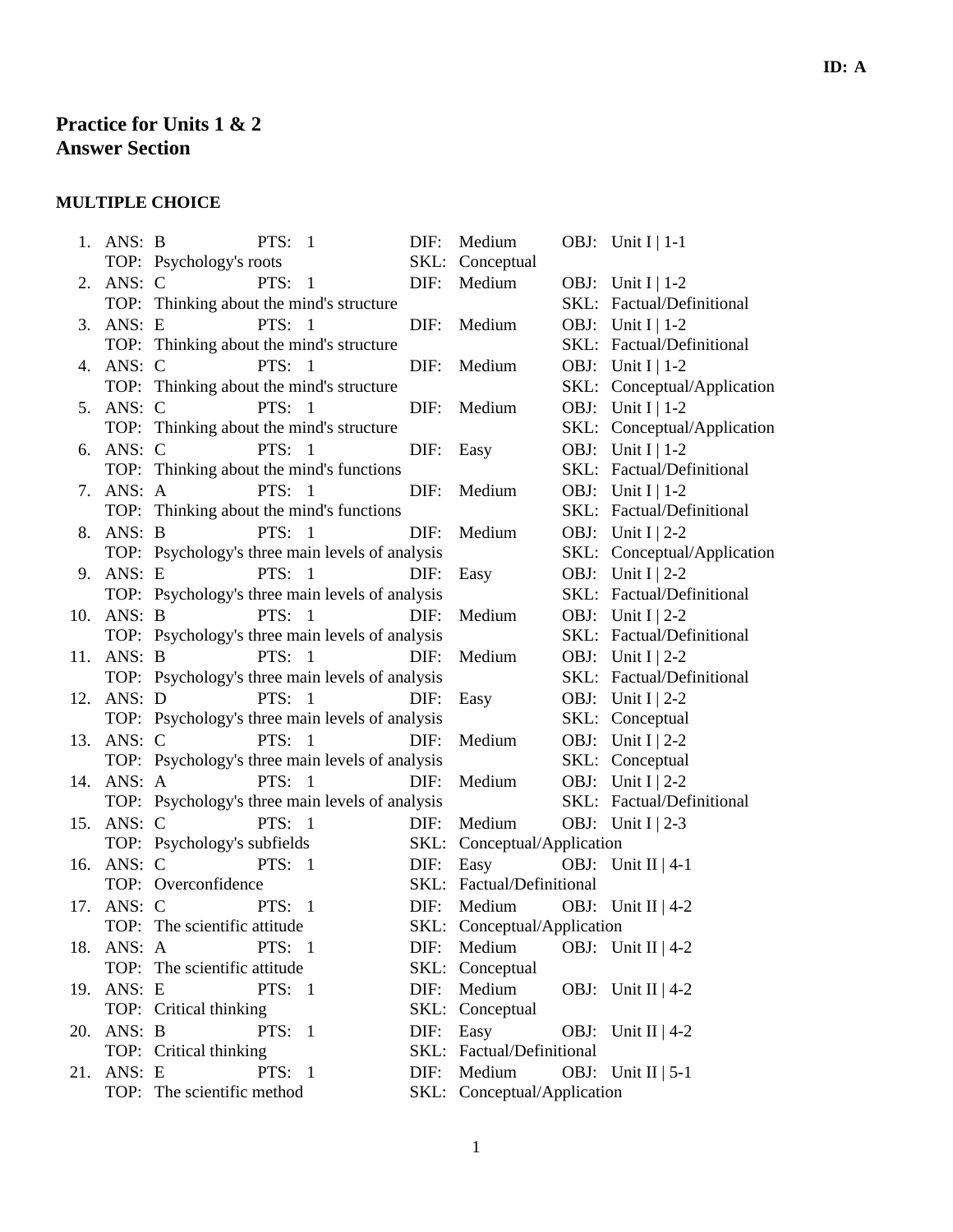|     | 22. ANS: B |                                                          | PTS: $1$      |               |               | DIF: Easy OBJ: Unit II   5-1            |                           |
|-----|------------|----------------------------------------------------------|---------------|---------------|---------------|-----------------------------------------|---------------------------|
|     |            | TOP: The scientific method                               |               |               |               | SKL: Factual/Definitional               |                           |
|     | 23. ANS: E | <b>PTS:</b> 1                                            |               |               |               | DIF: Medium OBJ: Unit II   5-1          |                           |
|     |            | TOP: The scientific method                               |               |               |               | SKL: Factual/Definitional               |                           |
|     |            | 24. ANS: D PTS: 1                                        |               |               |               | DIF: Medium OBJ: Unit II   5-1          |                           |
|     |            | TOP: The scientific method                               |               |               |               | SKL: Factual/Definitional               |                           |
|     | 25. ANS: D | <b>PTS:</b> 1                                            |               |               | $\text{DIF:}$ | Easy OBJ: Unit II   $5-2$               |                           |
|     |            | TOP: The case study                                      |               |               |               | SKL: Factual/Definitional               |                           |
|     |            | 26. ANS: B PTS: 1                                        |               |               |               | DIF: Medium OBJ: Unit II   5-2          |                           |
|     |            | TOP: The case study                                      |               |               |               | SKL: Factual/Definitional               |                           |
|     | 27. ANS: B | <b>PTS:</b> 1                                            |               |               |               | DIF: Difficult OBJ: Unit II   $5-2$     |                           |
|     |            | TOP: Naturalistic observation                            |               |               |               | SKL: Factual/Definitional               |                           |
|     | 28. ANS: A |                                                          |               | <b>PTS:</b> 1 |               | DIF: Easy OBJ: Unit II   $5-2$          |                           |
|     |            | TOP: The survey SKL: Factual/Definitional                |               |               |               |                                         |                           |
|     | 29. ANS: A | <b>PTS:</b> 1                                            |               |               |               | DIF: Medium OBJ: Unit II   $5-2$        |                           |
|     |            | TOP: The survey SKL: Conceptual/Application              |               |               |               |                                         |                           |
|     | 30. ANS: C |                                                          |               | PTS: 1        |               | DIF: Medium                             | OBJ: Unit II $ 6-1 $      |
|     |            | TOP: Correlation SKL: Factual/Definitional               |               |               |               |                                         |                           |
|     | 31. ANS: A |                                                          | PTS: $1$      |               |               | DIF: Medium OBJ: Unit II $ 6-1 $        |                           |
|     |            | TOP: Correlation SKL: Conceptual/Application             |               |               |               |                                         |                           |
|     | 32. ANS: D |                                                          |               | <b>PTS:</b> 1 |               | DIF: Medium                             | OBJ: Unit II $ 6-1 $      |
|     |            | TOP: Correlation SKL: Conceptual/Application             |               |               |               |                                         |                           |
|     | 33. ANS: B |                                                          |               | PTS: 1        |               | DIF: Medium OBJ: Unit II $ 6-1 $        |                           |
|     |            | TOP: Correlation SKL: Conceptual/Application             |               |               |               |                                         |                           |
|     | 34. ANS: E |                                                          | PTS: $1$      |               |               | DIF: Difficult OBJ: Unit II $ 6-1 $     |                           |
|     |            | TOP: Correlation and causation                           |               |               |               | SKL: Conceptual/Application             |                           |
|     | 35. ANS: D |                                                          | PTS: 1        |               |               | DIF: Medium OBJ: Unit II $6-3$          |                           |
|     |            | TOP: Experimentation                                     |               |               |               | SKL: Conceptual/Application             |                           |
|     | 36. ANS: A | <b>PTS:</b> 1                                            |               |               | DIF:          | Medium OBJ: Unit II $\vert 6-3 \rangle$ |                           |
|     |            | TOP: Experimentation                                     |               |               |               | SKL: Conceptual/Application             |                           |
|     |            | 37. ANS: C PTS: 1                                        |               |               |               | DIF: Difficult OBJ: Unit II $ 6-3 $     |                           |
|     |            | TOP: Experimentation                                     |               |               |               | SKL: Conceptual/Application             |                           |
|     | 38. ANS: C | <b>PTS:</b> 1                                            |               |               |               | DIF: Easy OBJ: Unit II $6-3$            |                           |
|     |            | TOP: Experimentation                                     |               |               |               | SKL: Factual/Definitional               |                           |
|     | 39. ANS: D |                                                          | PTS: $1$      |               |               | DIF: Medium                             | OBJ: Unit II $\vert$ 6-3  |
|     |            | TOP: Independent and dependent variables                 |               |               |               |                                         | SKL: Conceptual           |
|     | 40. ANS: E |                                                          | PTS: $1$      |               |               | DIF: Medium                             | OBJ: Unit II   7-1        |
|     |            | TOP: Measures of central tendency                        |               |               |               | SKL: Conceptual/Application             |                           |
|     |            |                                                          | PTS: 1        |               |               | DIF: Medium                             |                           |
|     | 41. ANS: B |                                                          |               |               |               |                                         | OBJ: Unit II   $7-1$      |
|     |            | TOP: Describing data/Measures of central tendency        |               |               |               |                                         | SKL: Factual/Definitional |
| 42. | ANS: D     |                                                          | <b>PTS: 1</b> |               |               | DIF: Medium                             | OBJ: Unit II   $7-1$      |
|     |            | TOP: Describing data/Measures of central tendency        |               |               |               |                                         | SKL: Factual/Definitional |
| 43. | ANS: D     |                                                          | PTS: 1        |               |               | DIF: Easy                               | OBJ: Unit II   $7-1$      |
|     |            | TOP: Measures of variation                               |               |               |               | SKL: Factual/Definitional               |                           |
| 44. | ANS: E     |                                                          | PTS: $1$      |               | DIF: Easy     |                                         | OBJ: Unit II   $7-2$      |
|     |            | TOP: Making inferences/When is a difference significant? |               |               |               |                                         | SKL: Factual/Definitional |
| 45. | ANS: D     |                                                          | PTS: 1        |               |               | DIF: Medium                             | OBJ: Unit II   8-1        |
|     |            | TOP: Psychology applied/laboratory experiments           |               |               |               |                                         | SKL: Factual/Definitional |